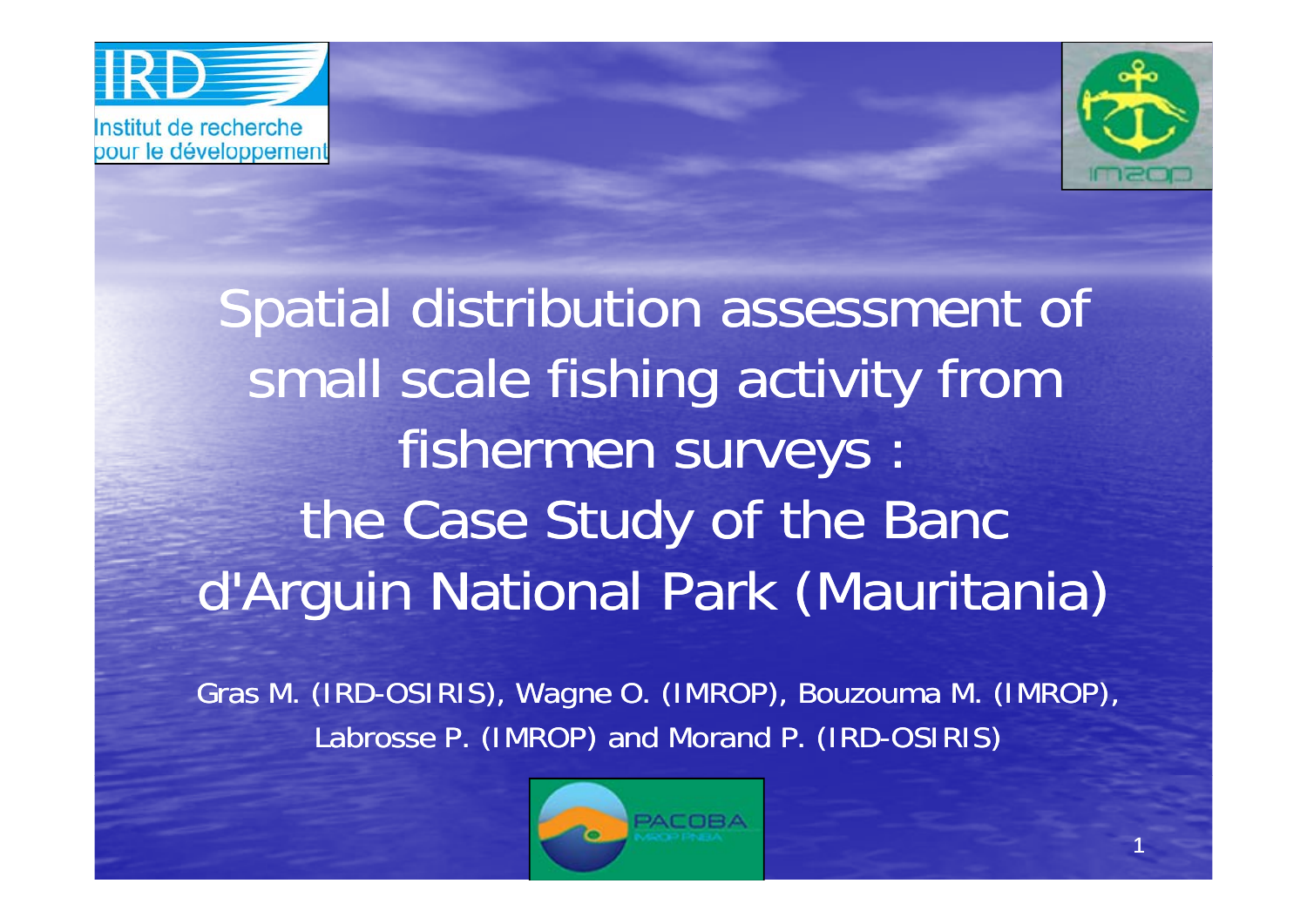### **Outline**

• Introduction



• Case study presentation

 $\overline{\mathbb{C}}$ Data and method

• Some illustrative results

• Discussion

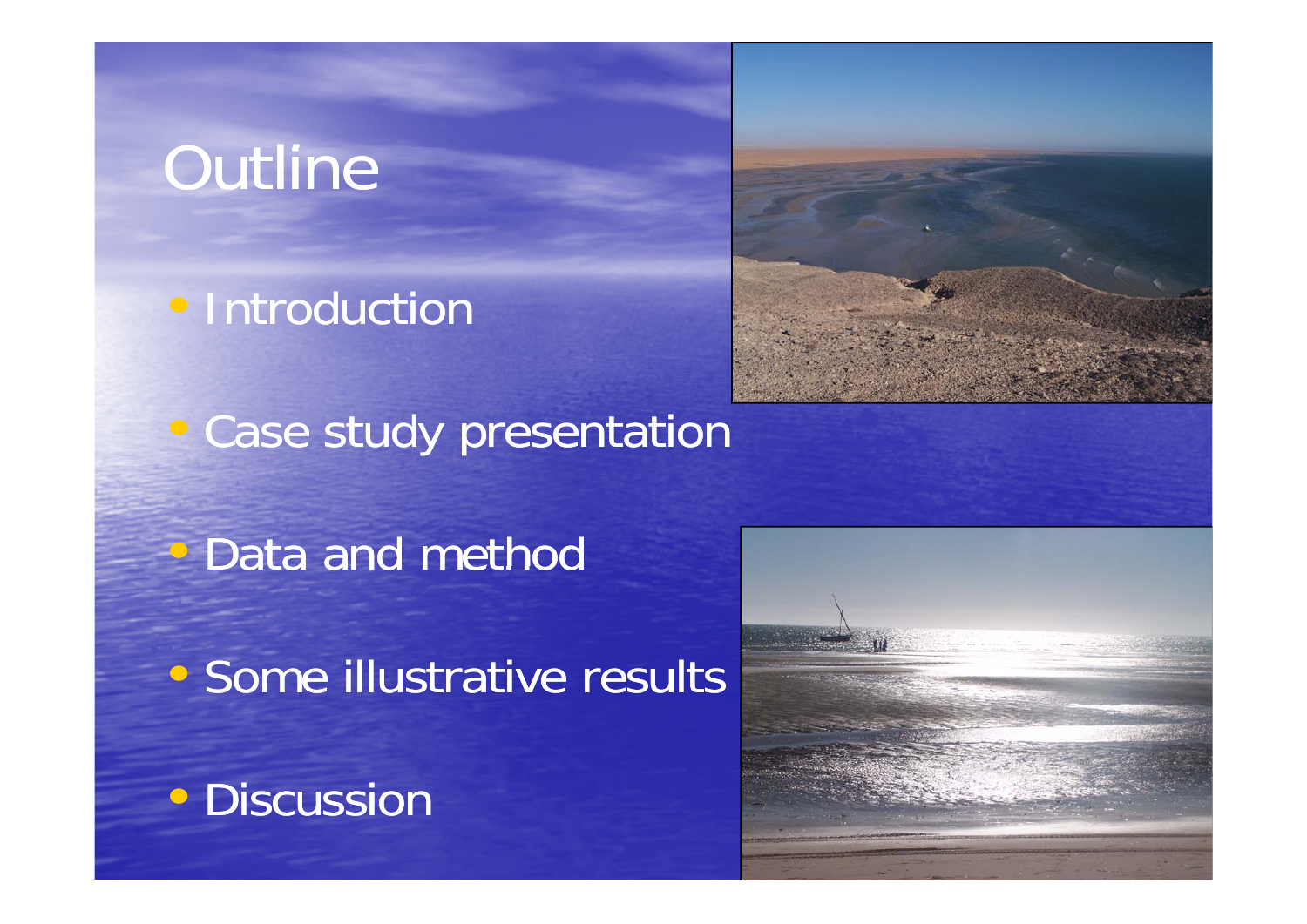#### Introduction

• The marine conservation policy starts in West Africa

 $\bigcirc$  Presence of legal or illegal artisanal fisheries around and inside the MPAs

• The challenge of artisanal fisheries spatialisation, without VMS neither GPS recordings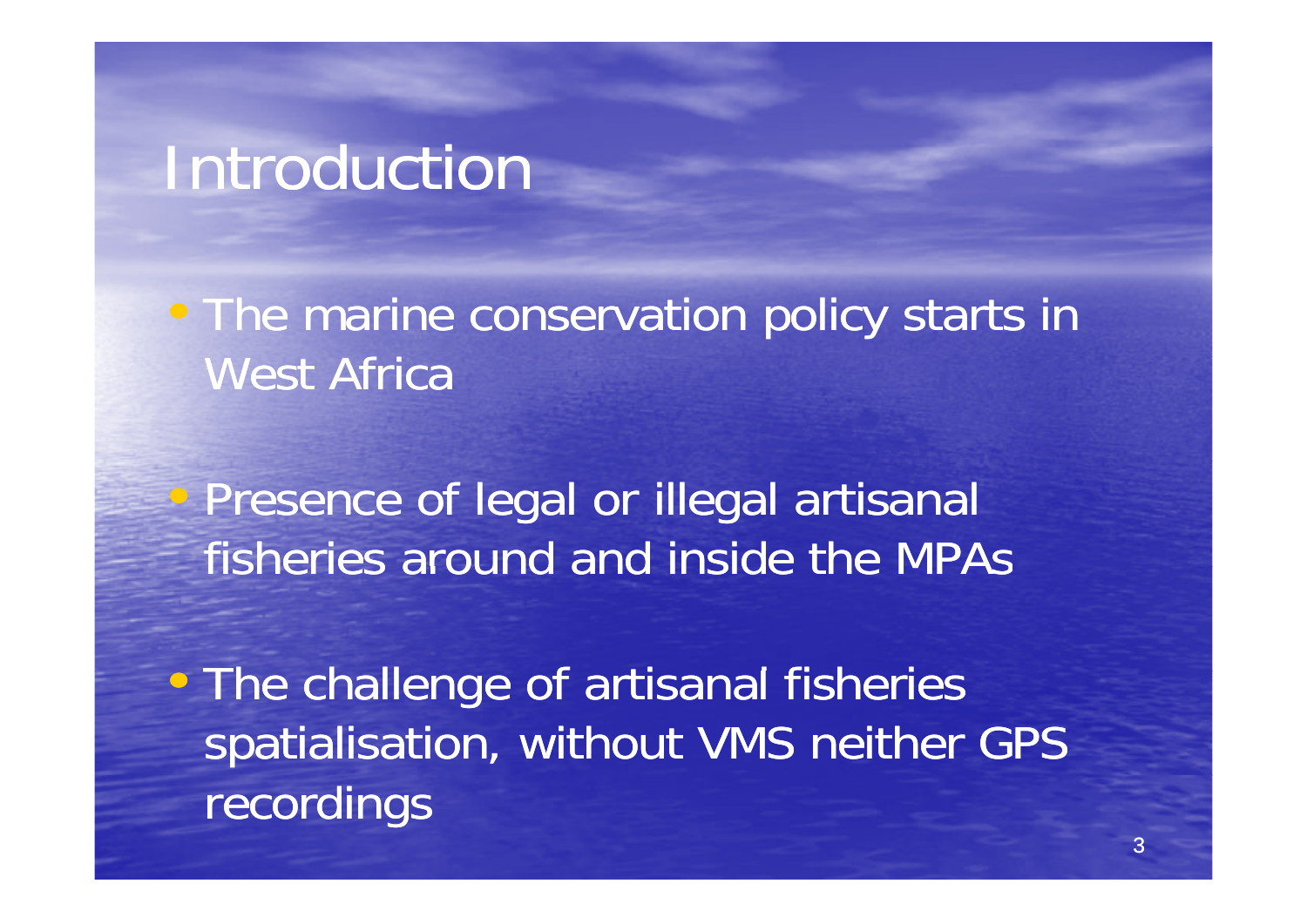#### Case study presentation (1) dy presen tation (1

#### • The region of the case study : Mauritania



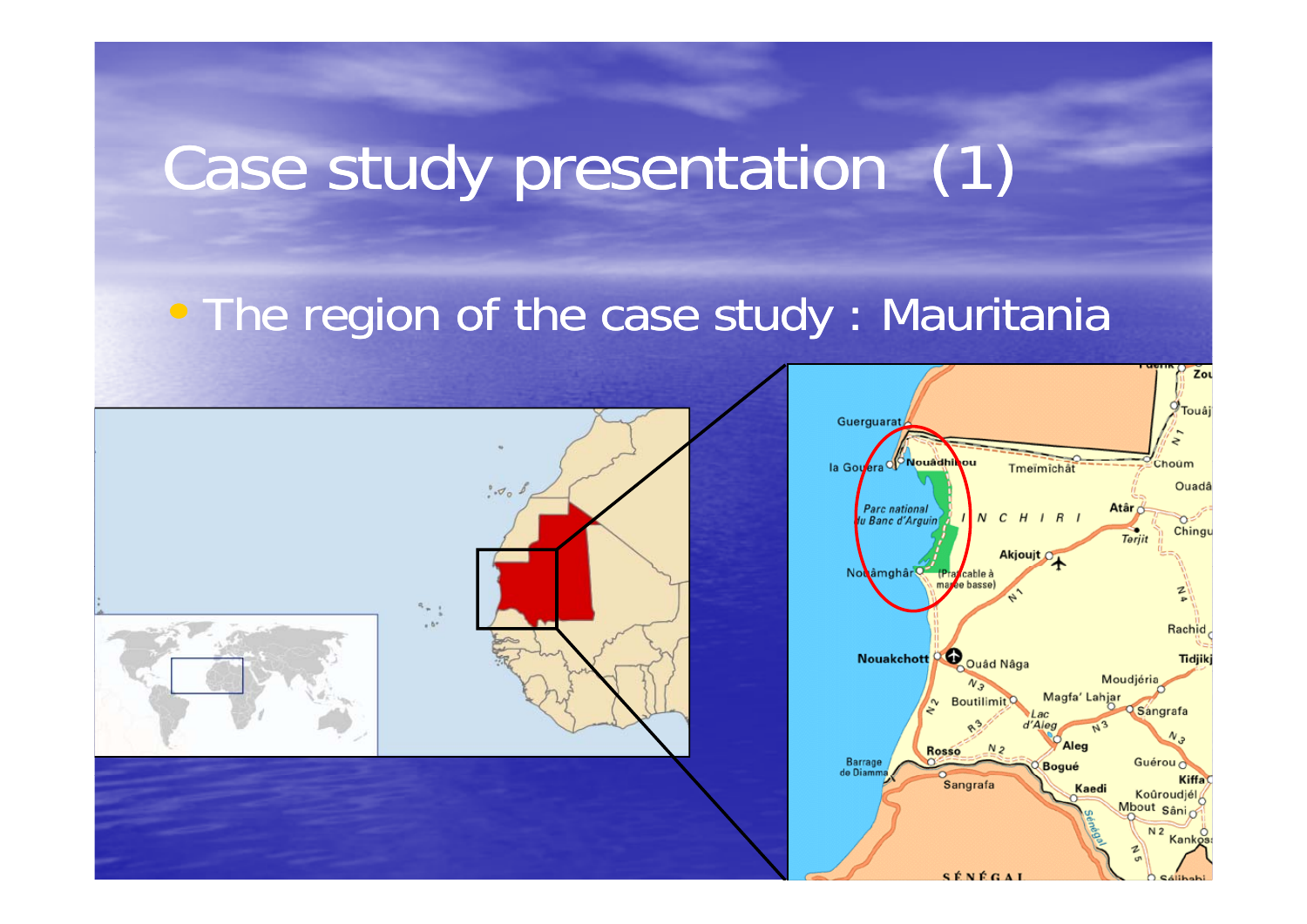# Case study presentation (2)

. The Banc d'Arguin National Park (PNBA)

1976 : Fauna and Flora conservation

- 1993 : socio-economic development

Development of the fishing activity

– Vessels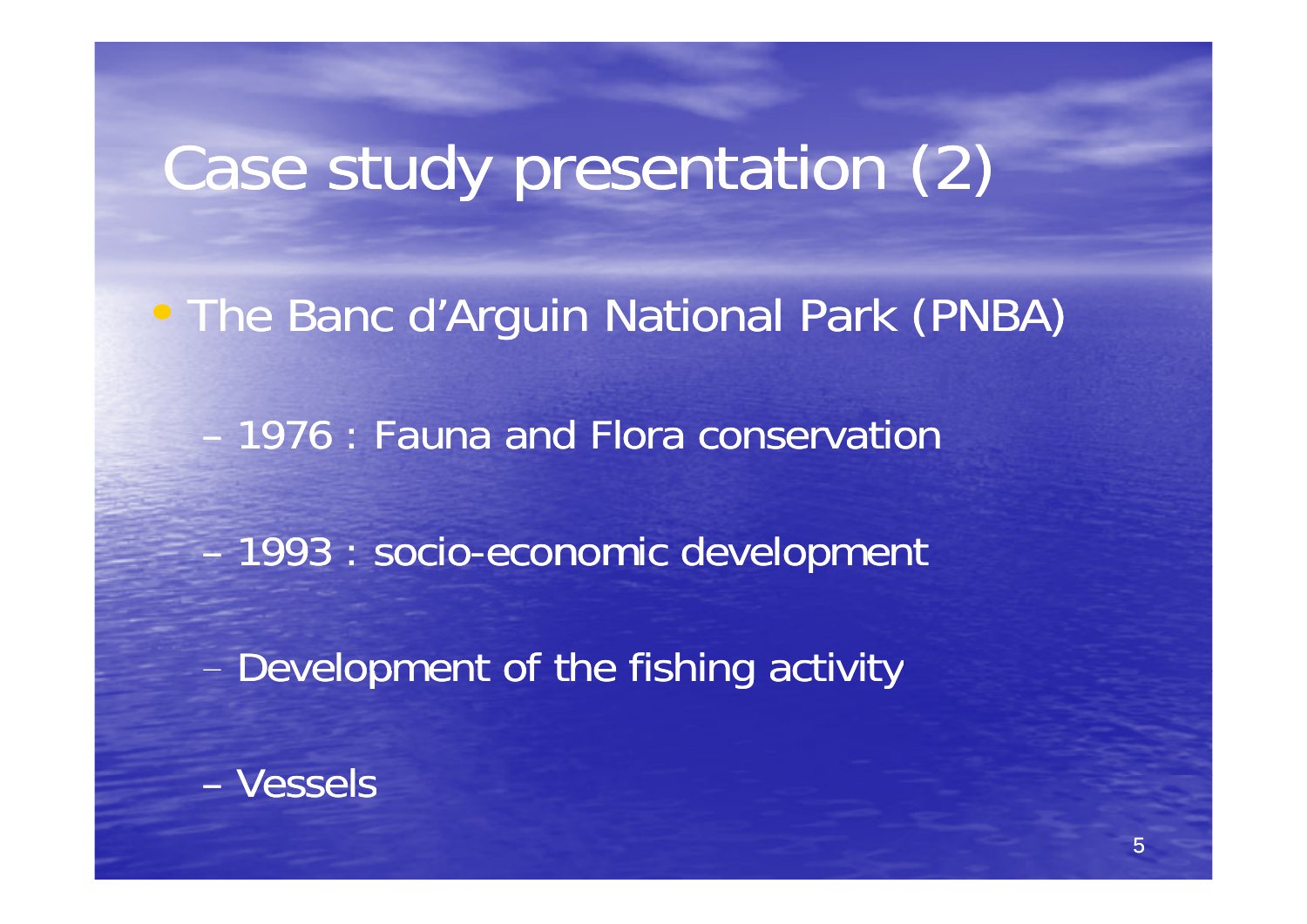# Case study presentation (3) • The two fleets fishing in and around the **PNBA**

The sailing lanches in the PNBA

#### The motor canoes around the PNBA



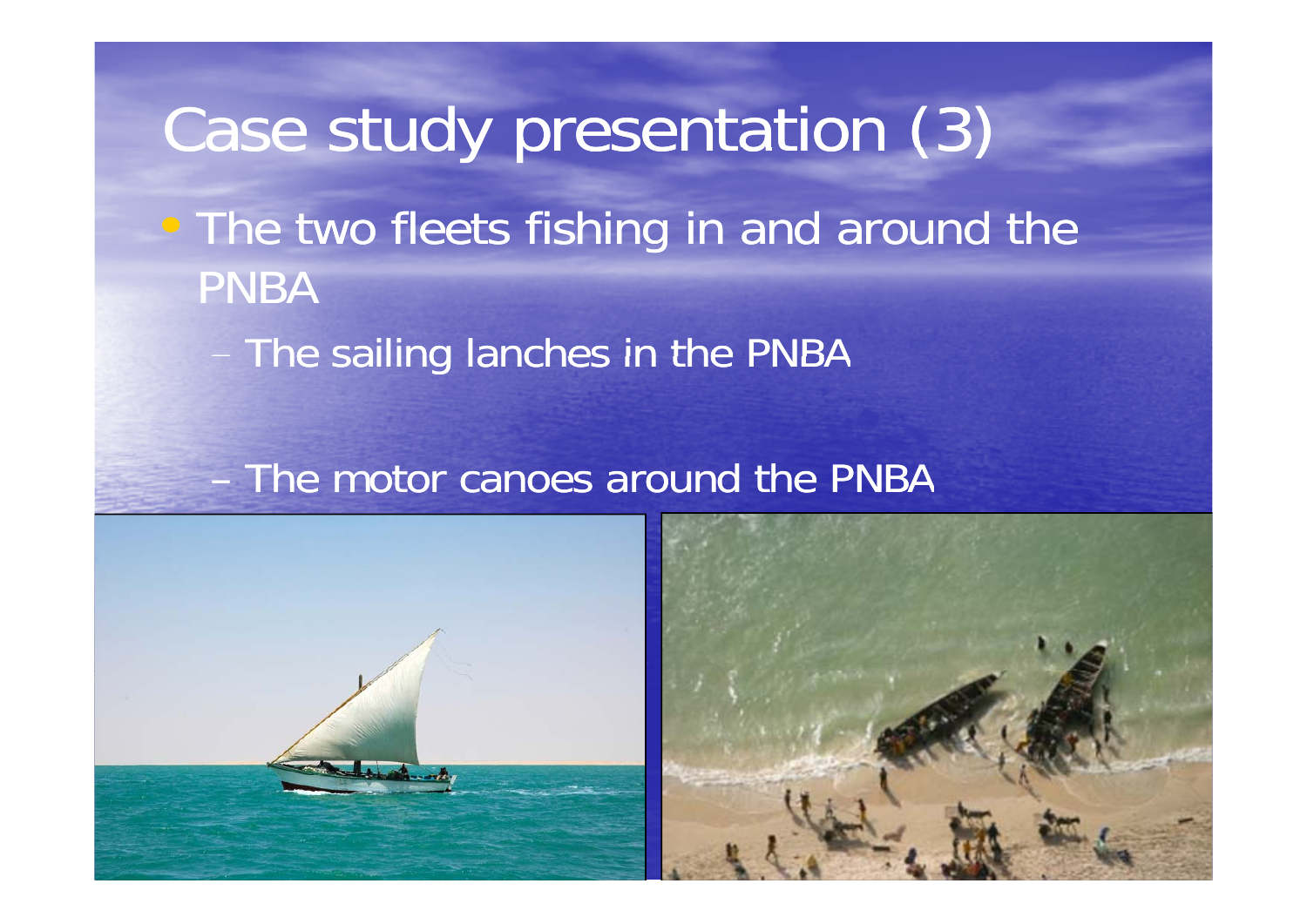# Data and method (1)

• The monitoring survey and the data Period 2005-2008 Survey type Data quantity • 1800 for canoes • 5700 for lanches

| Fiche ERM retour (version 1.0)<br>Svatéme de Suivi de la Pêche Artitanale<br><b>ENOUETE RETOURS DE MER : UN RETOUR</b>                                                                                                                                             |
|--------------------------------------------------------------------------------------------------------------------------------------------------------------------------------------------------------------------------------------------------------------------|
| Date d'enquête :<br>mola<br>mên                                                                                                                                                                                                                                    |
| Point de<br><b>Base/site</b><br>Zone<br>d'enquête<br>de pêche :<br>debarq.:<br>Heure<br>Nº de cette enquête de retour<br>Heure de<br>н<br>н<br>ce retour:<br>début session<br>(nu rein de la rerrion d'enquête) :                                                  |
|                                                                                                                                                                                                                                                                    |
| Caractéristiques de l'embarcation principale:<br>Port<br>N° immatriculation :<br>d'attache :                                                                                                                                                                       |
| Type d'embarcation : $\square$ pir, bois $\square$ pir, plastique $\square$ pir, alumin,<br>$\square$ pir,açier<br>$\Box$ vedette $\Box$ lanche/a-mare $\Box$ bat artisanal $\Box$ pas d'embarcation<br>$\Box$ canot                                               |
| Utilization d'une<br>Puissance<br>Longueur totale :<br>m<br>embarc, annexe ? Oui□<br>moteur:                                                                                                                                                                       |
| Caractéristiques générales de la sortie :<br>Soit<br>I de mer<br>Heure départen<br>Si phasiones sorties ce<br>Date départ en<br>Ou (<br>H domer<br>jour, cocher <sup>1</sup><br>mer (si co jour):<br>mer:<br>si sortio do « pocho do jour »)                       |
| Lieu départ en sortier d'ici $\Box$ d'ailleurs $\Box$ (dans ce dernier cas, préciser :<br>Affreitie :<br>Ouantité<br>Effectif<br>Type carburant:<br>Ouantité<br>carbur.<br>Oui□ Non□<br>equipage:<br>$\text{Expected} \square$ Gas-oil<br>glace util.:<br>utilise: |
| Temps passé à terre par l'embarcation avant sortie : $\leq$ 4 h $\Box$ 24 h à 47 h $\Box$<br>si plus :<br>Origine du produit débarqué :                                                                                                                            |
| Quantité de produit débarqué : non nulle $\Box$<br>$nulle \Box$<br>si nulle : pourquoi (ci-dessous):<br>Meteo/mer<br>Avarie / problème matériel $\,\Box\,$<br>Pose d'engin seulement                                                                               |
| $_{\text{Autre}}\Box$<br>Abandon car pas de poisson $\Box$<br>Abandon car problème humain                                                                                                                                                                          |
| Si non nulle : origine du produit débarqué (plusieurs réponses possibles):                                                                                                                                                                                         |
| Collecté suprès PA <sup>D</sup><br>Peche par embarcation elle-meme $\Box$<br>Collecté auprès PI <sup>I</sup>                                                                                                                                                       |
| Pêché par l'embarcation avec un groupe $\Box$ de $\Box$ autres embarcations faisant le même type de                                                                                                                                                                |
| pêche. La quantité débarquée isi conveyesse aux raqueses course voivent :<br>liours par ce groupe.                                                                                                                                                                 |
| Cargotinistiques des actions durant la sorúe : Direction demiers zone de peche :<br>Tempo do sue                                                                                                                                                                   |
| Akre jours de pêche effectifs :<br><b>I</b><br>$Au : Nord$ Ouest $\Box$ Sud $\Box$<br>Durée :                                                                                                                                                                      |
| Situation des zones<br>de pêche visitêrs : a la côte a su large ( $\geq$ 10 km) $\Box$<br>Occur mien <sup>1</sup> Occur transbord.verstiernL                                                                                                                       |
| ism der<br>73 -<br>79.<br>2000 15 May 21:                                                                                                                                                                                                                          |
| Guardian Microsoft Callo engin Microsoft Was apply N'2000 deglober<br>Nom d'engin utiliaé                                                                                                                                                                          |
|                                                                                                                                                                                                                                                                    |
|                                                                                                                                                                                                                                                                    |
|                                                                                                                                                                                                                                                                    |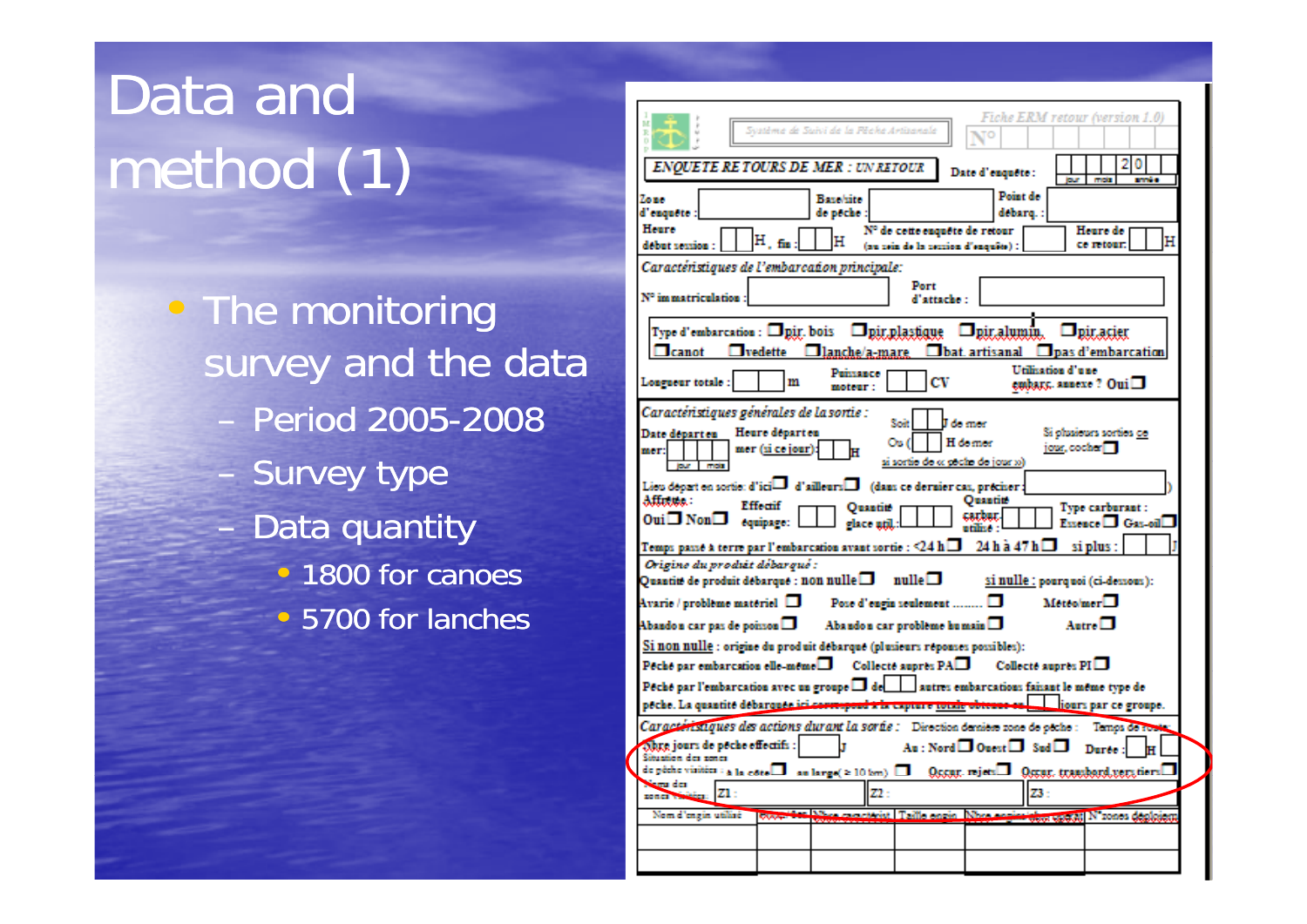### Data and method (2)

- The method relies on broadly available data
	- Geographical coordinates of the landing site
	- Coast proximity of the fishing zone  $(+/- 5$  nautical milles)

The head of the travel between the last fishing zone and the landing site (N, S, E and W) – Duration of the come back travel

• We use a speed factor to compute the distance • To obtain this speed factor we use the subset of data collected on the fishing trip equipped with GPS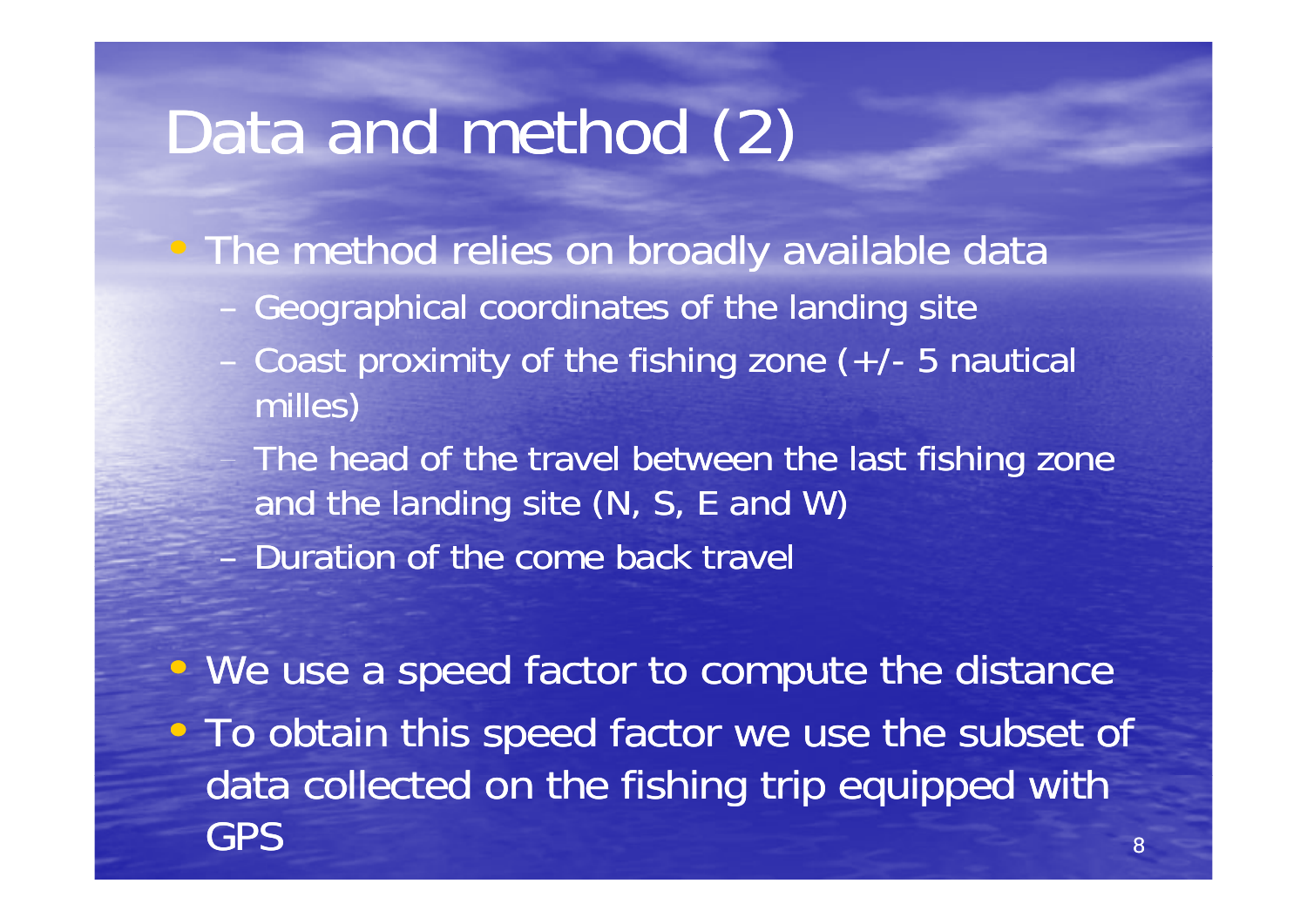#### Data and method (3)

• Speed assessment : Lanches :  $3.5 <$ speed $<$ 5 knots, n=750 –Canoes: 5<speed<9 knots, n=200

• We spread off the values onto a grid with cells size of :

–0.1 degrees for outboard motor canoes

–- 0.05 degrees for sailing lanches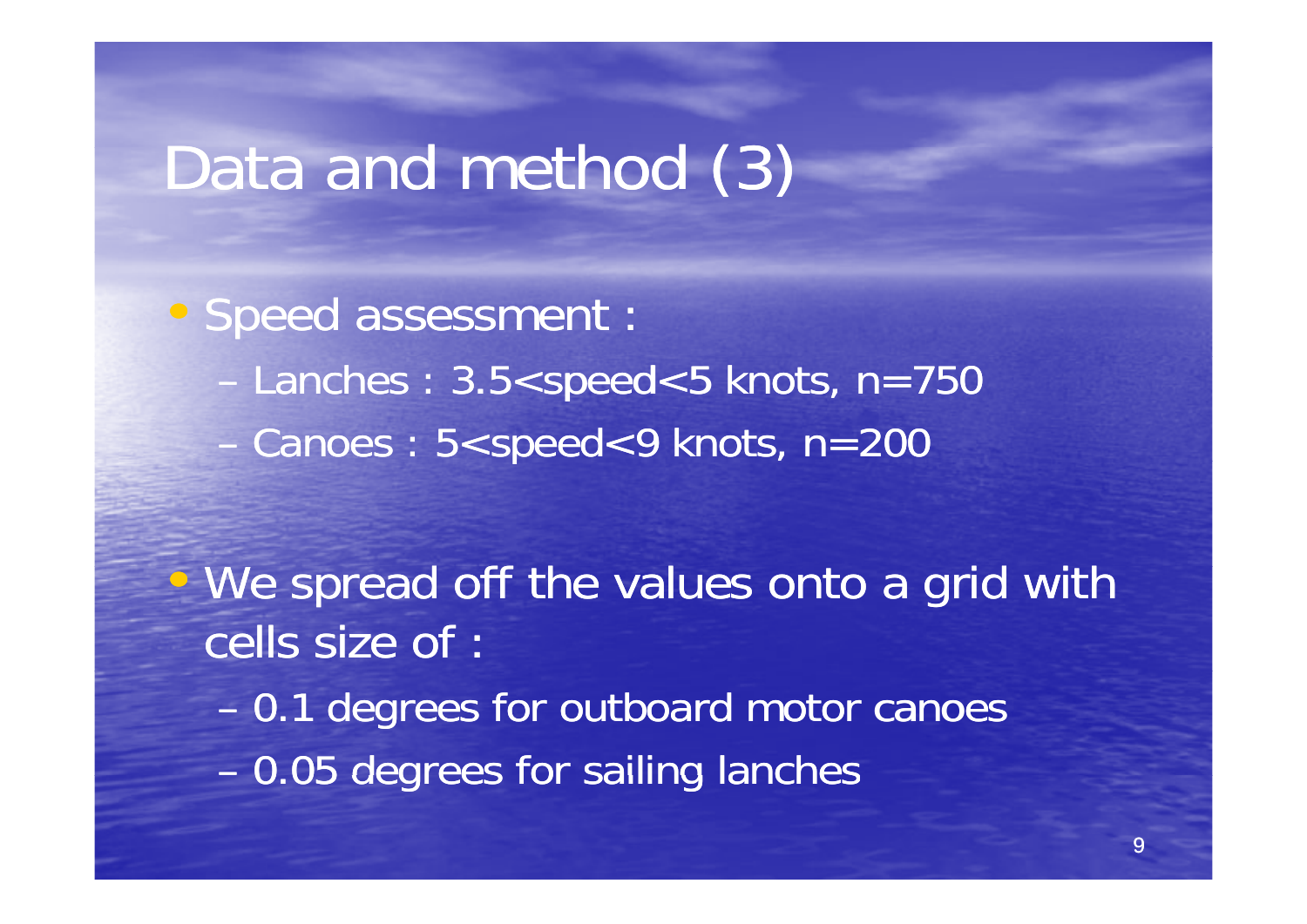# Data and method (4) cone creation



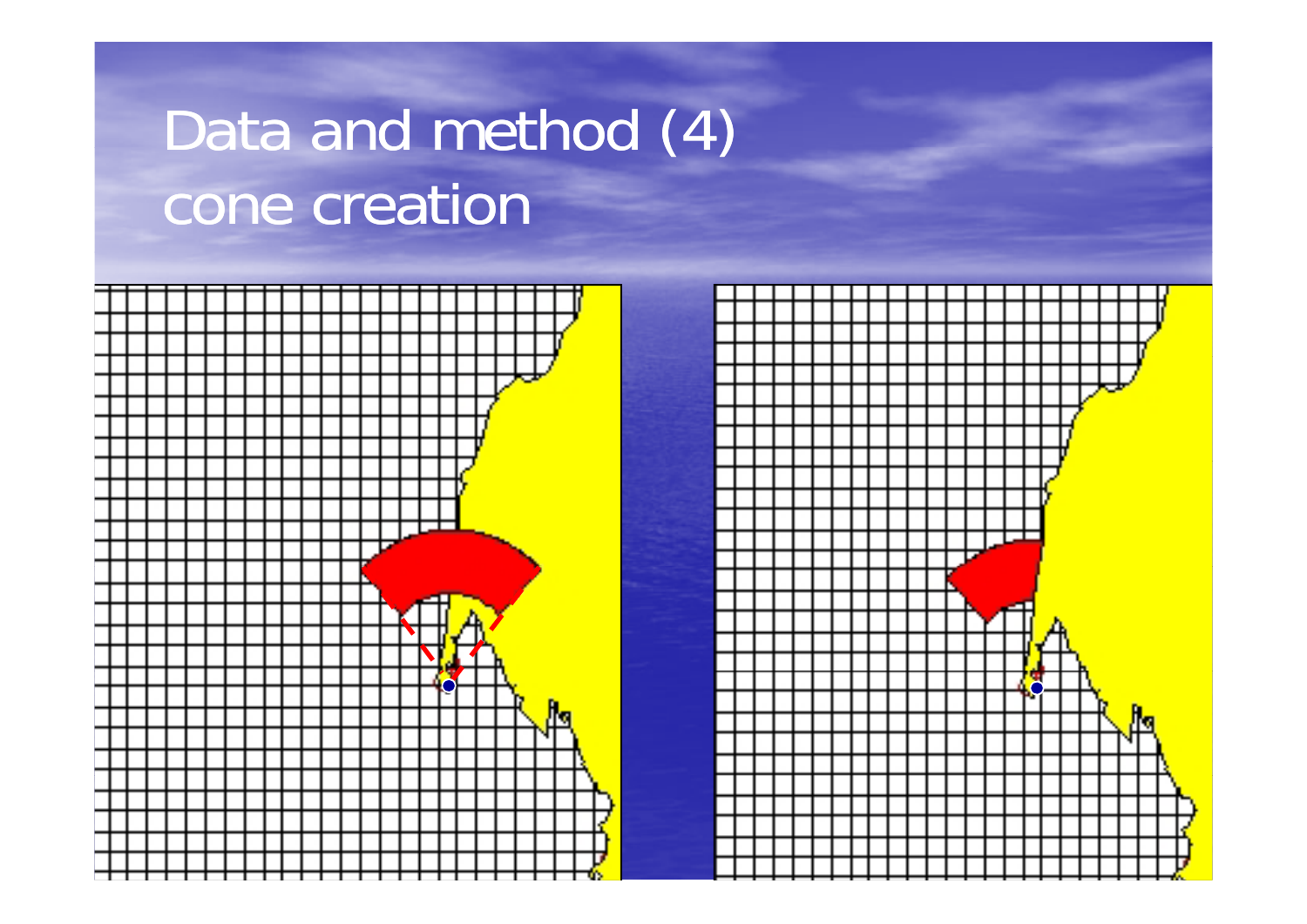# Data and method (5) cone creation



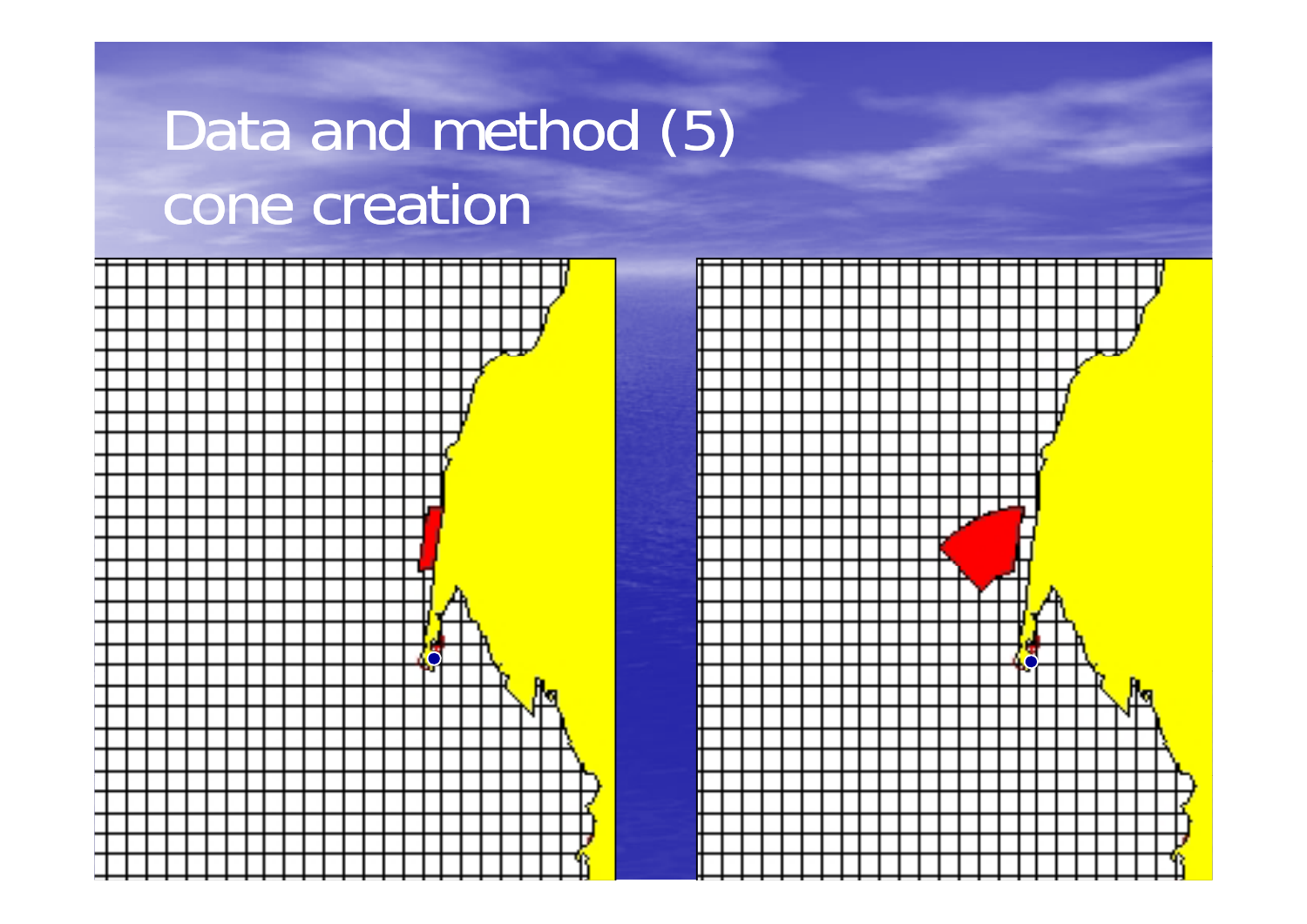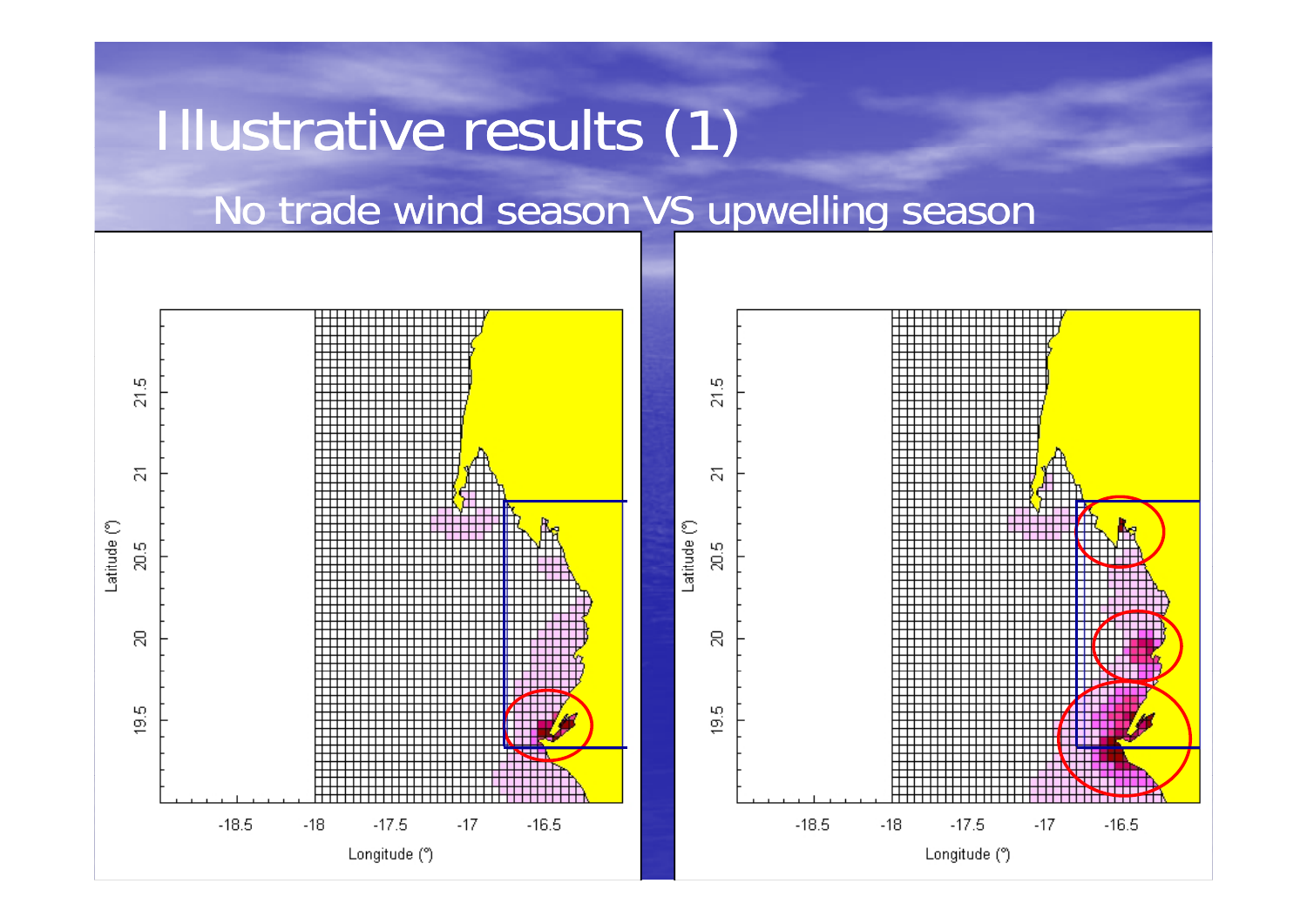#### Illustrative results (2) No trade wind season VS upwelling season

• The spread off increases when the upwelling index is at the maximum

 $\overline{\mathbb{C}}$ • Three fishing zones during the upwelling season : Agadir, Iwik and Mamkhar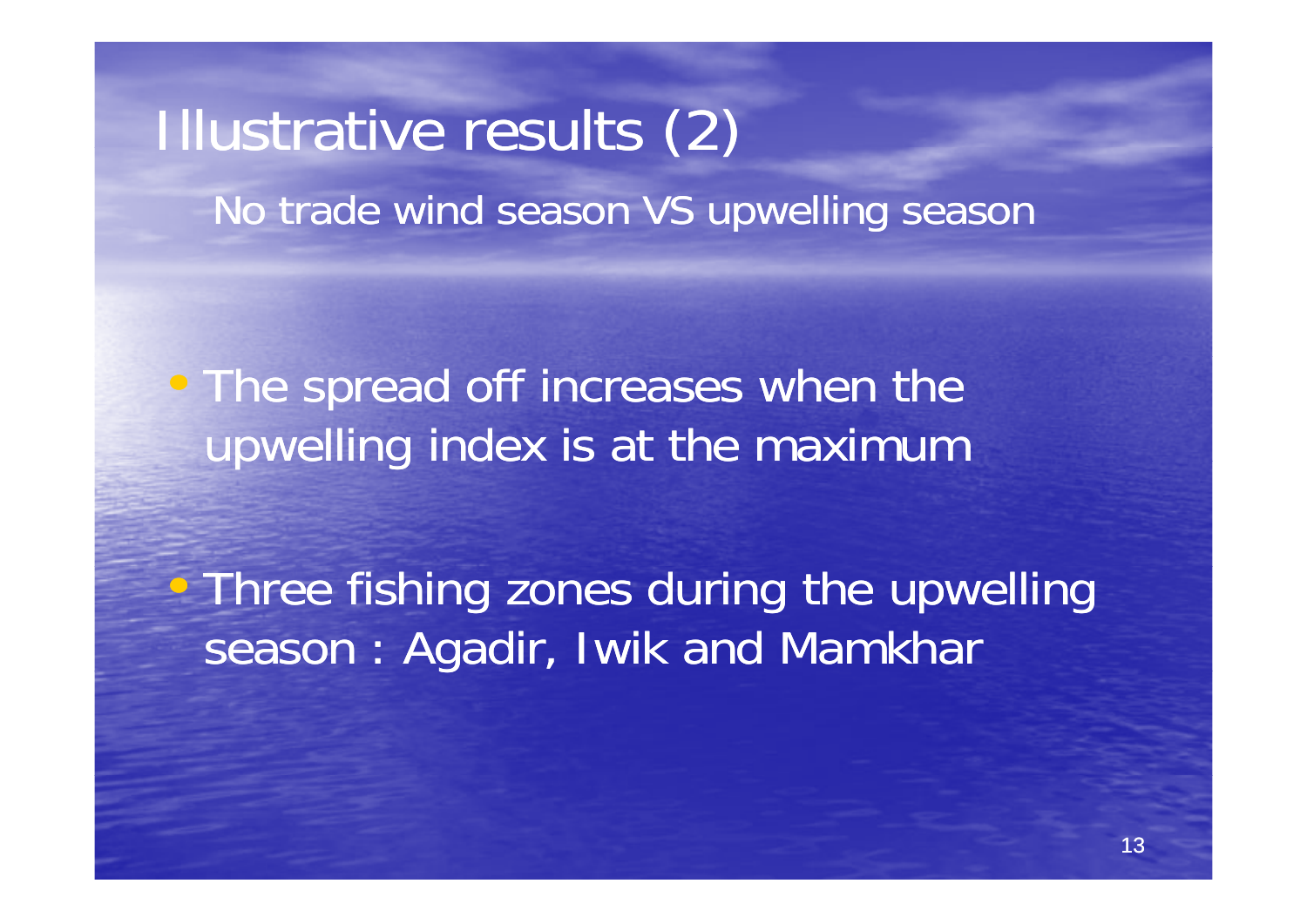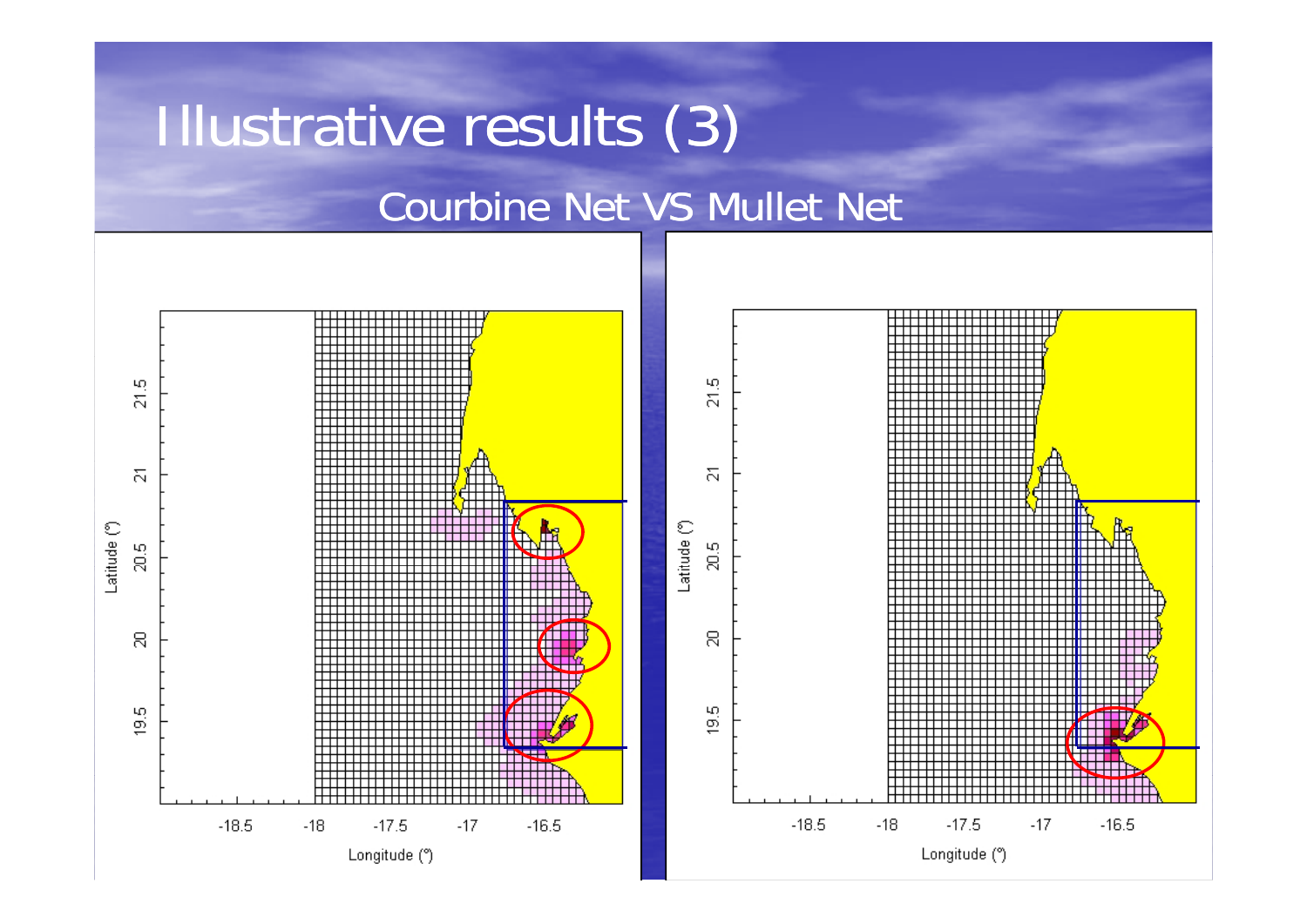### Illustrative results (4) Courbine Net VS Mulet Net

#### • Courbine

- Three main fishing zones : Agadir, Iwik and Mamkhar
- The main activity is in the Agadir bay

#### • Mullet

–Only one fishing zone: Mamkhar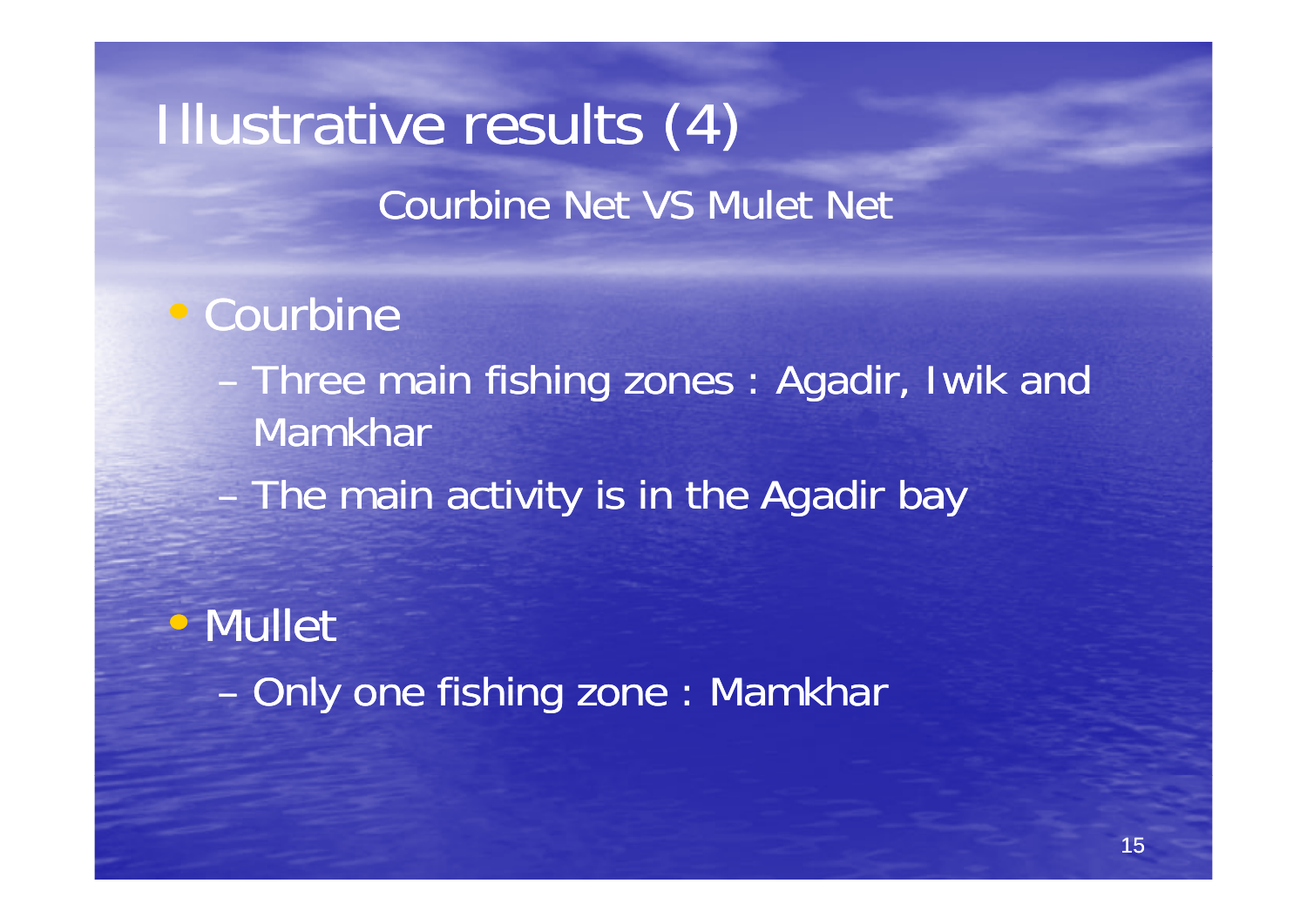### Illustrative results (5) Distribution of the motor canoes

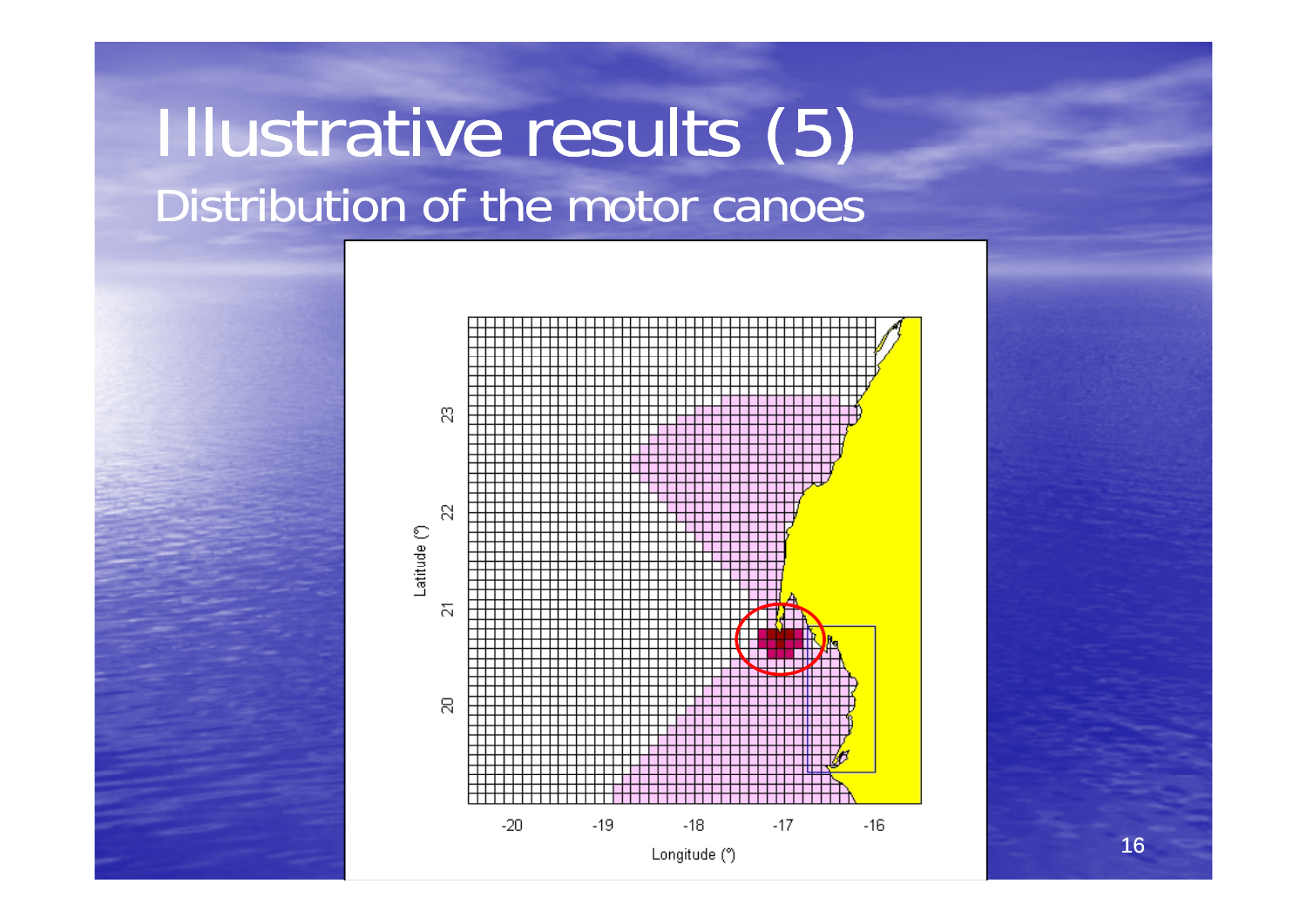## Discussion (1)

• The limits of the method - The head of the travel is not accurate enough for the moment but it will be improved

- The accuracy of the speeds can be optimized by field work

- Difficulties of the time assessment by the imraquen fishermen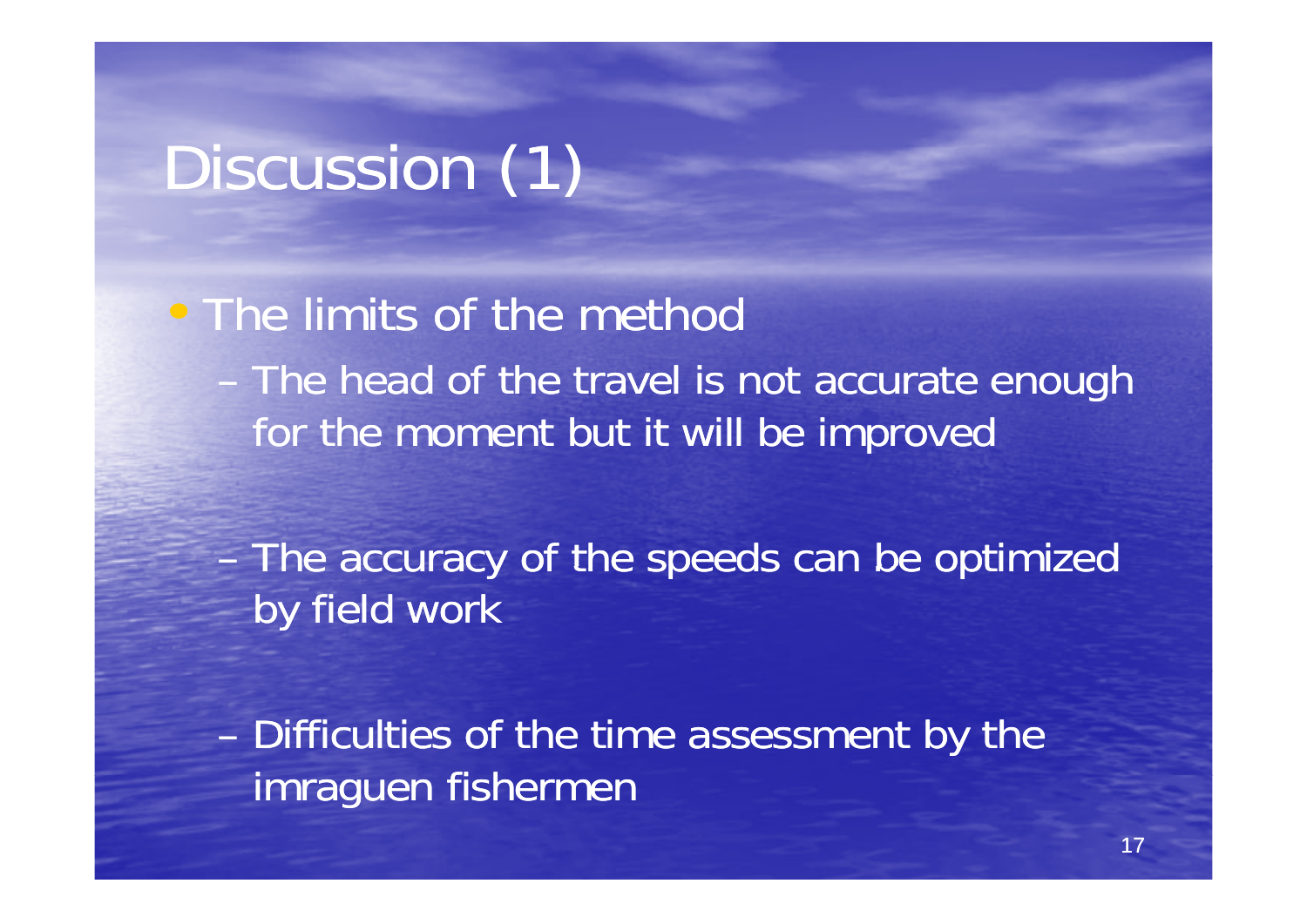## Discussion (2)

• Other kind of information can be used - The bathymetry and the sediment type (Belkhaouad, Taconnet and Bahadda, 1995)

- The sea marks on the shore

- The toponymy and the cartography of fishing zones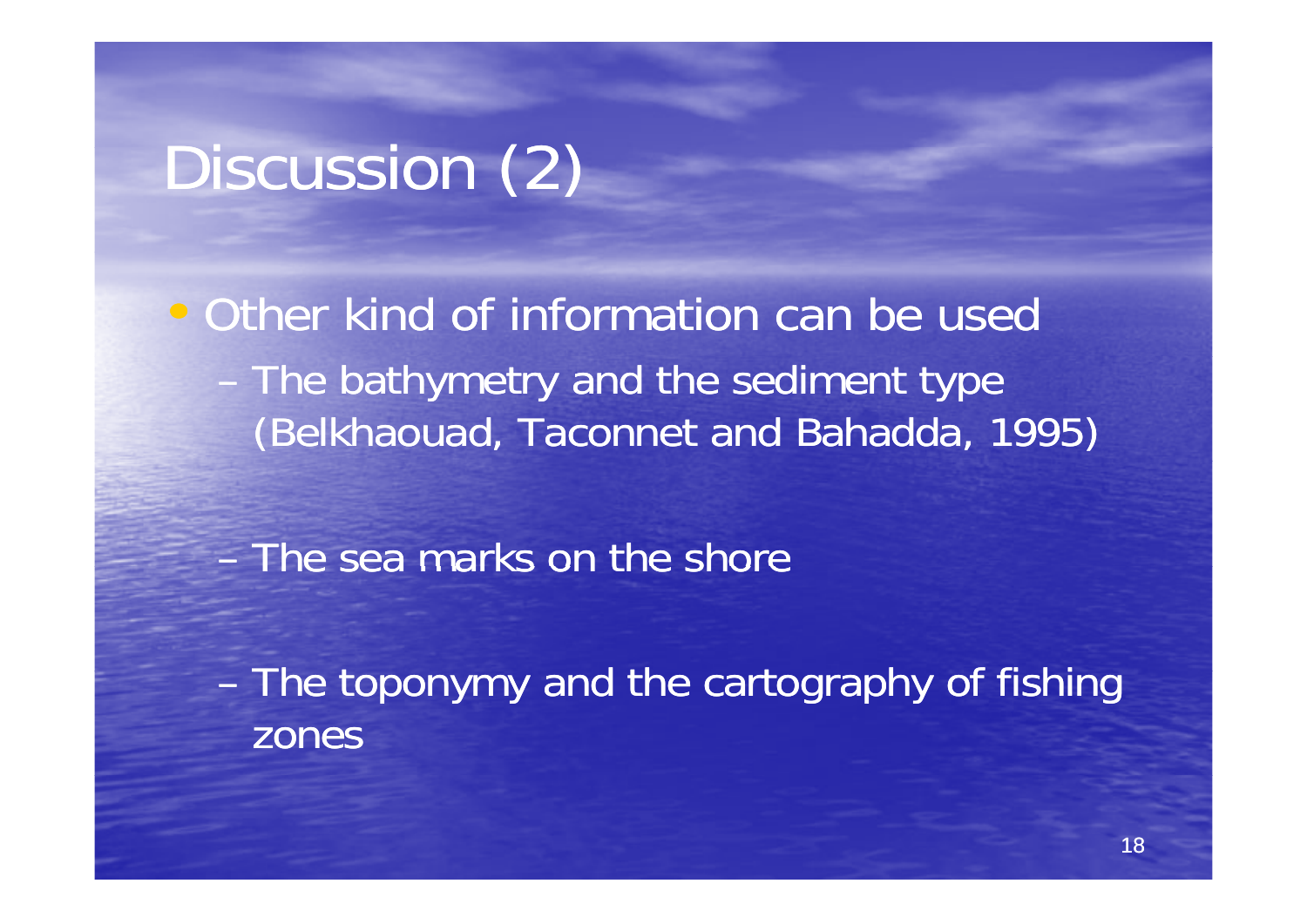# Thank you for your attention



# Obrigado